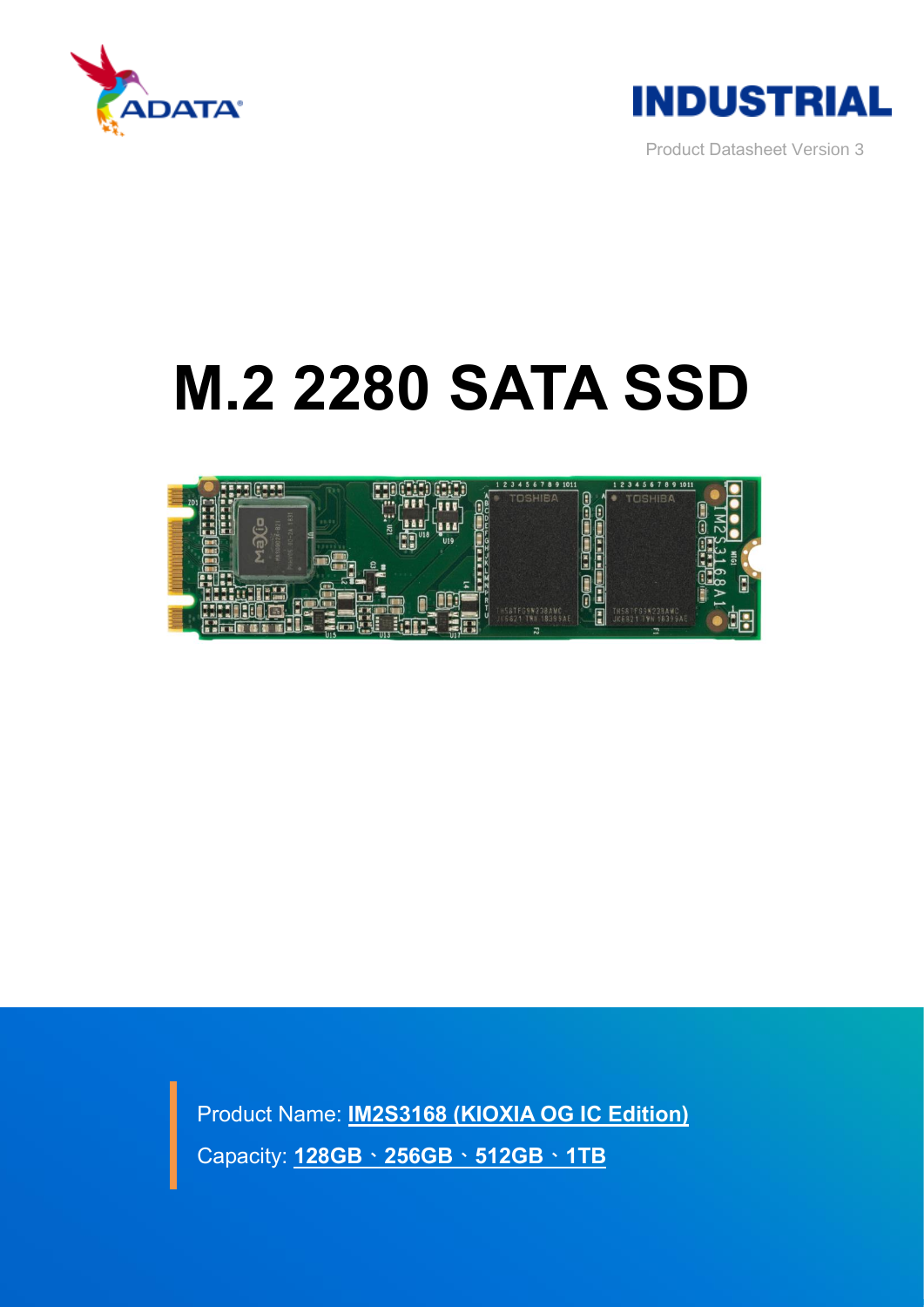#### Revision History

| <b>Revision</b> | <b>Date</b>   | <b>Description</b> | <b>Editor</b> |
|-----------------|---------------|--------------------|---------------|
|                 | June.27.2019  | Modify format      | Andrew        |
|                 | Oct.23.2019   | Modify new format  | Steven Wang   |
|                 | Nov. 11. 2019 | TBW typo issues    | Steven Wang   |
|                 | Apr. 10. 2020 | Add DWPD           | Steven Wang   |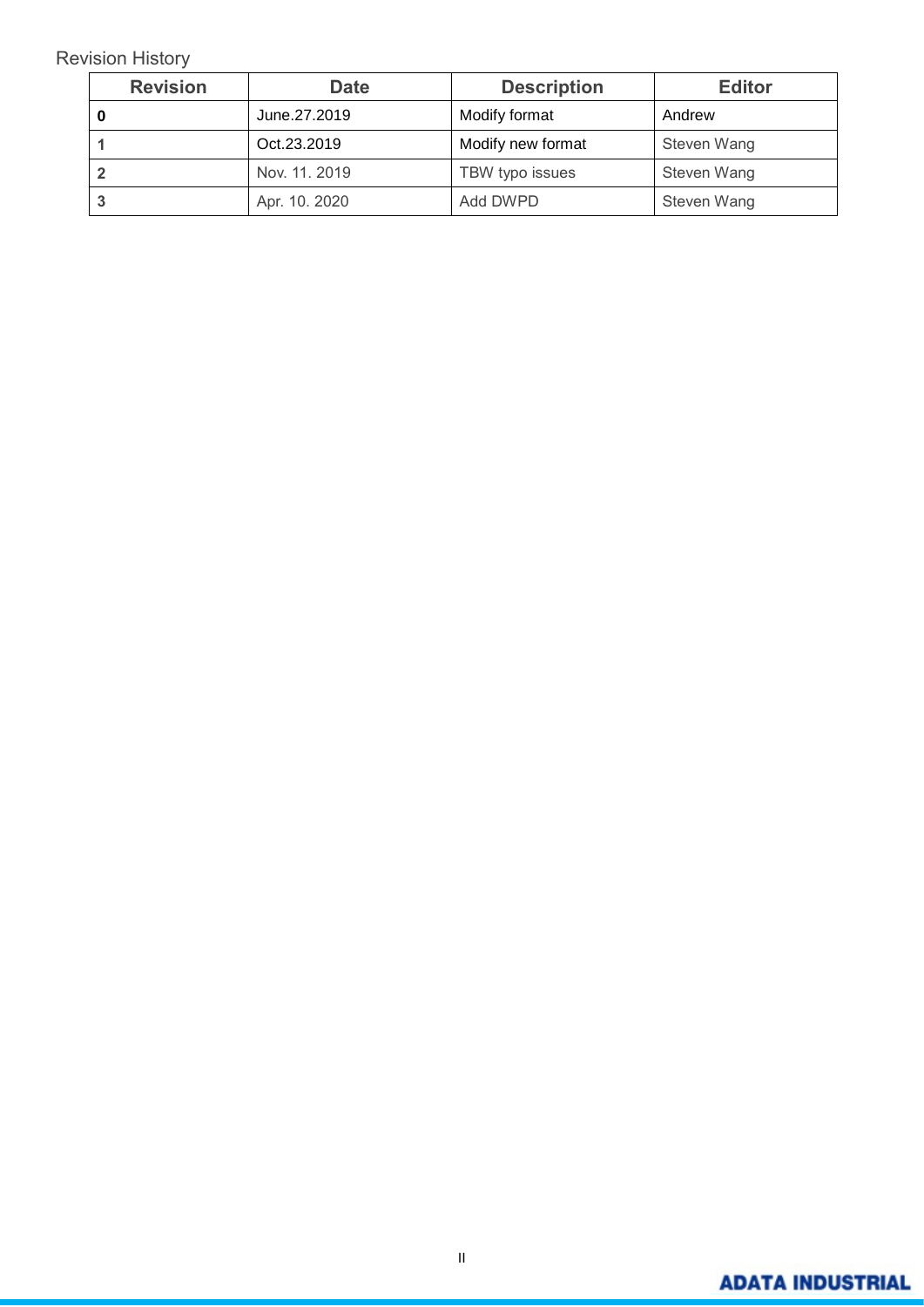# **Table of Contents**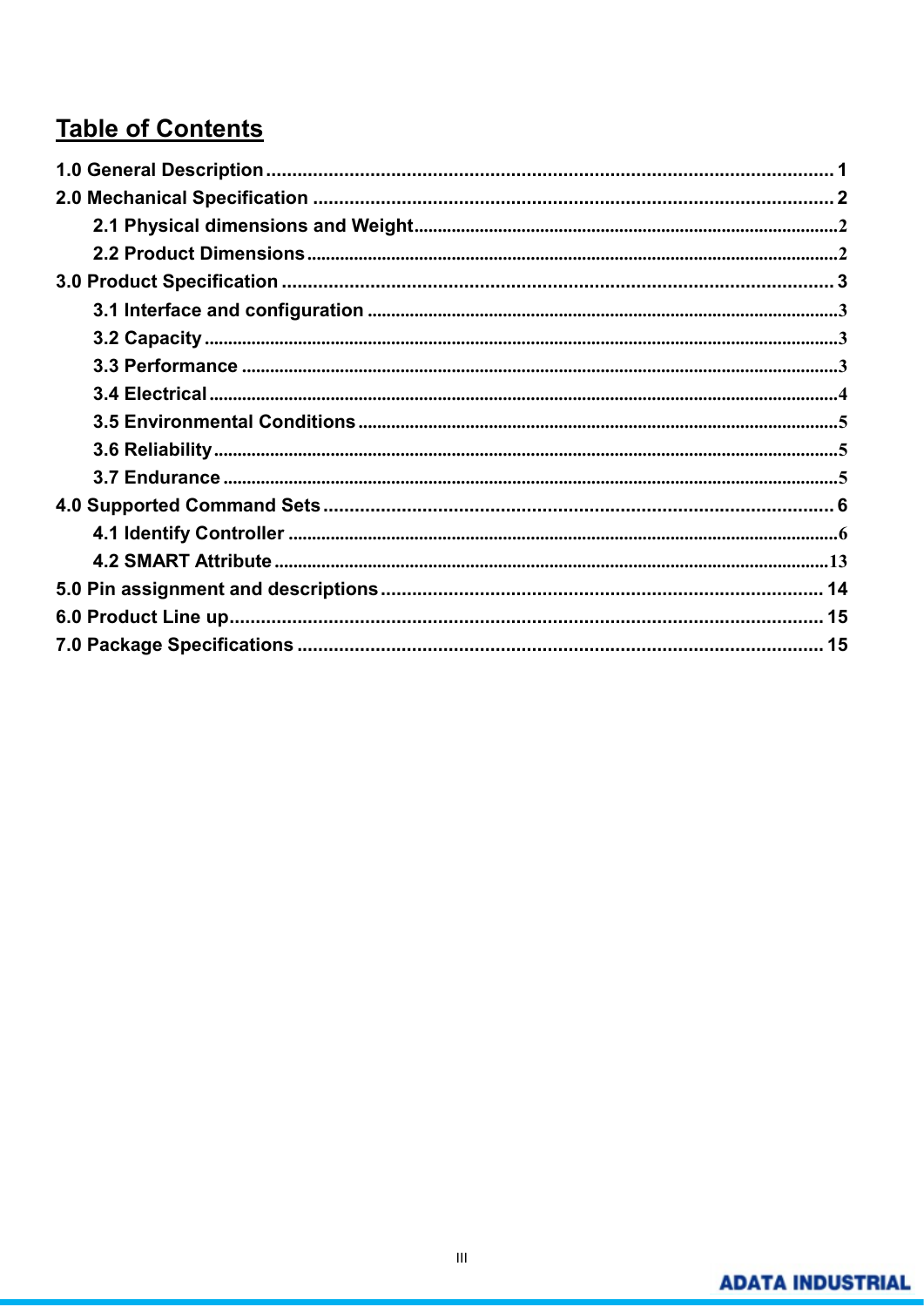# **Key Features**

- **Capacity:** 
	- 128GB, 256GB, 512GB, 1TB
- **NAND Flash:** 3D TLC
- **Form Factor:** M.2 2280
- **Compatibility:**
	- Serial ATA 6Gb/s interface
	- Complies with ATA-8 Standard
	- Complies SATA Revision 3.1
	- S.M.A.R.T feature supported
	- NCQ Command set supported
- **Performance:** 
	- Sequential Read: Up to 550MB/s
	- Sequential Write: Up to 500MB/s
	- Random 4K Read: Up to 90K
	- Random 4K Write:

Up to 70K

- **Power Consumption:**
	- Slumber: 0.07W
	- Active: 0.62W
	- Device sleep: 3.3mW
	- SR/SW: 1.37W/1.29W
	- RR/RW: 1.58W/1.15W
- **Temperature:**
	- Operation: 0°C 70°C (Normal)
	- Operation: -40°C 85°C(Wide)
	- Non-operation: -55°C 95°C
- **Reliability**
	- Shock: 1500G/0.5ms
	- Vibration 20G Peak, 10~2000Hz
	- MTBF: 2,000,000 hours
	- TBW : 850TB
	- DWPD : 0.75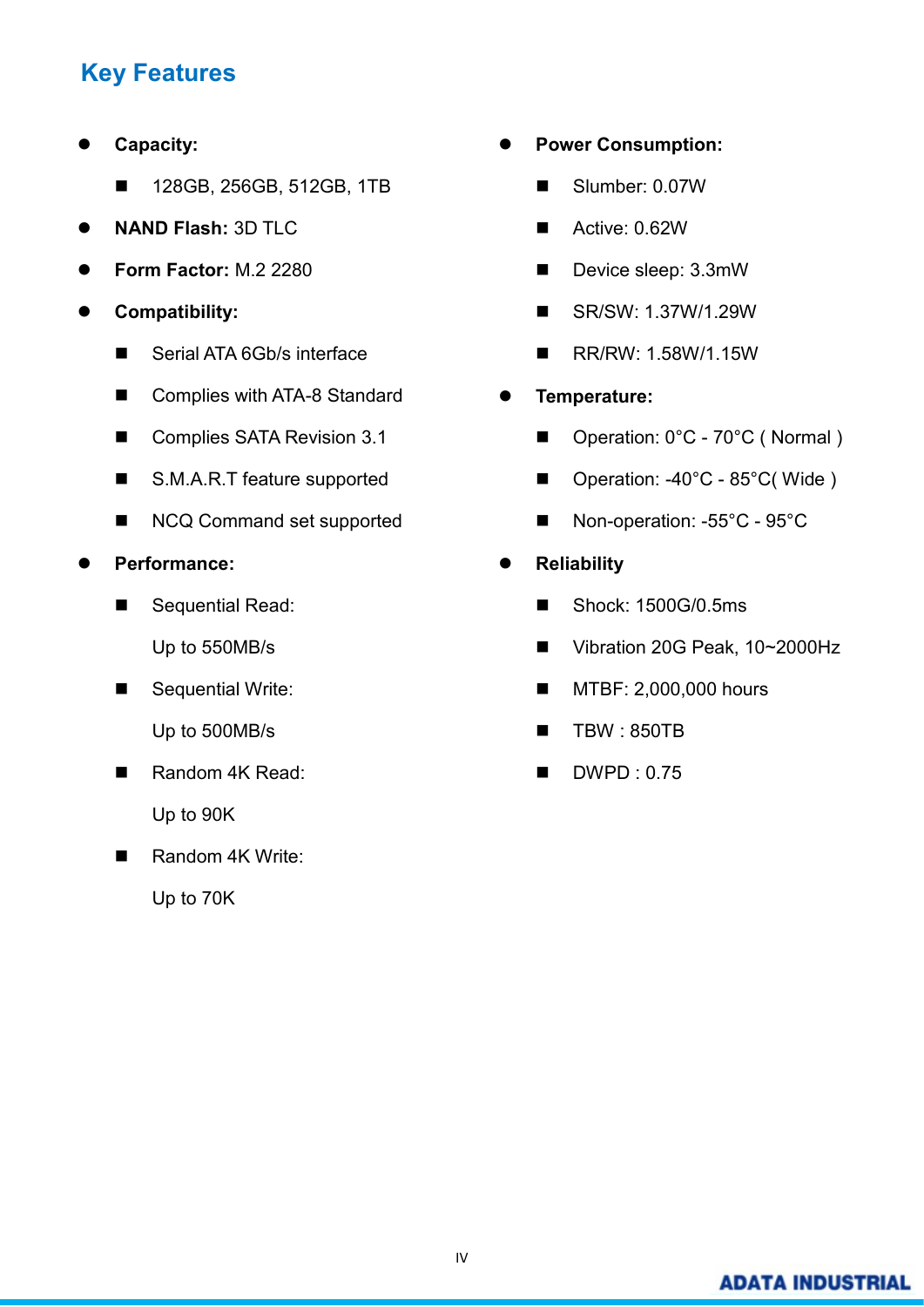## <span id="page-4-0"></span>**1.0 General Description**

Taking the advantages of NAND flash memory, Solid State Drive (SSD) provides better solutions on durability, performance, and power efficiency over traditional hard disk drives. Employing static wear-leveling technology to maximize device mean time between failures (MTBF), The SSD solutions are your best choice on wide-ranged mobile computing devices and consumer electronic products. With standard SATA form factor or customized module form factor, The M.2 SSD IM2S3168 (KIOXIA OG IC Edition) offers capacities 128GB、256GB、512GB、1TB using 3D TLC type flash memories.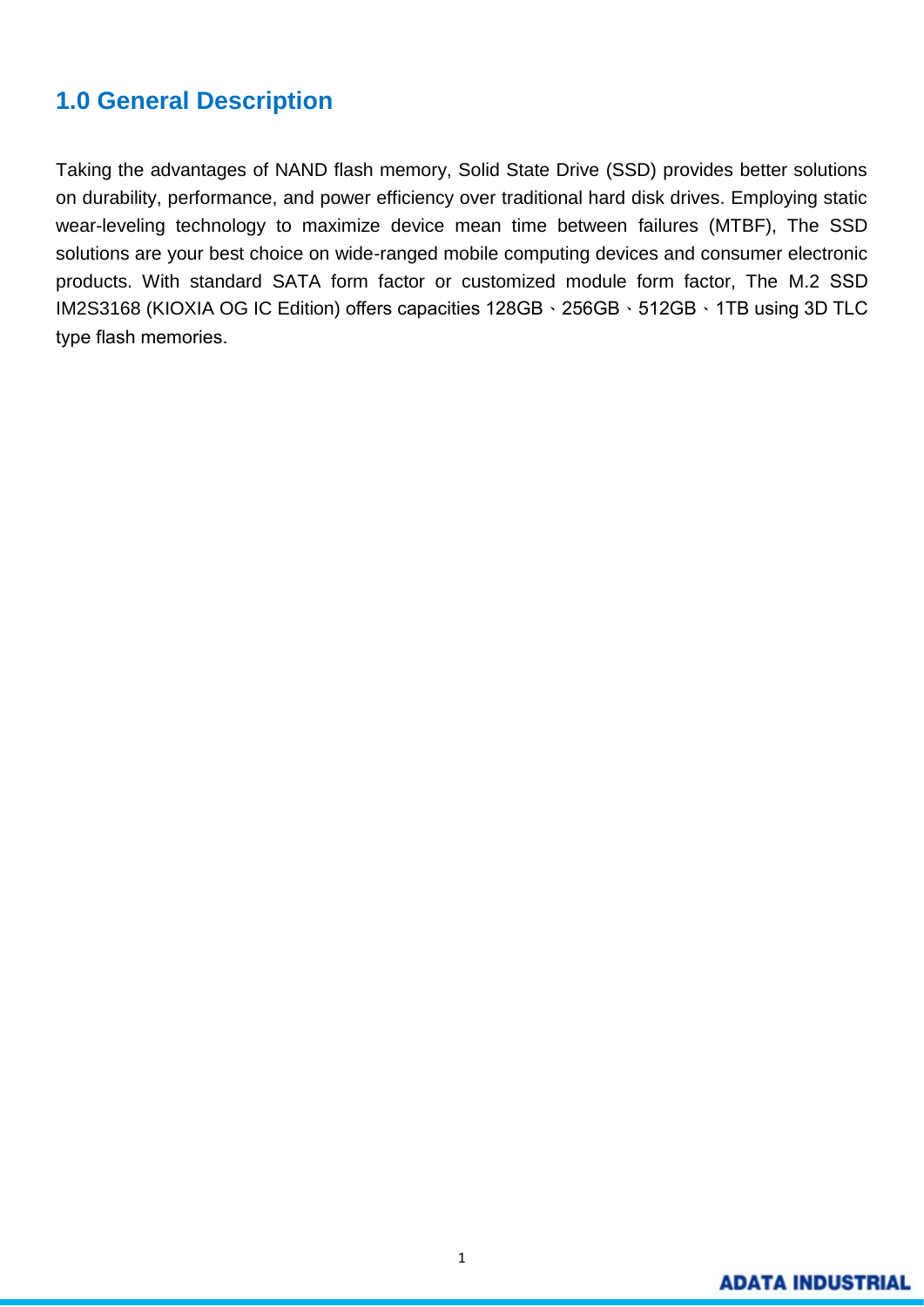# <span id="page-5-0"></span>**2.0 Mechanical Specification**

All product specifications not covered in this document (electrical performance, appearance, etc.) are in accordance with ADATA's defined norms and standards.

## <span id="page-5-1"></span>**2.1 Physical dimensions and Weight**

| Model          | Length(mm) | Width(mm)     | Height(mm) | Weight(gram) |
|----------------|------------|---------------|------------|--------------|
| IM2S3168-128GD | 80±0.15    | $22 \pm 0.15$ | Max 3.58   | Max $6±1g$   |
| IM2S3168-256GD | 80±0.15    | $22 \pm 0.15$ | Max 3.58   | Max $6±1g$   |
| IM2S3168-512GD | 80±0.15    | $22 \pm 0.15$ | Max 3.58   | Max $6±1g$   |
| IM2S3168-001TD | 80±0.15    | $22 \pm 0.15$ | Max 3.58   | Max $6±1g$   |

#### **Table 2-1 Dimensions and Weight**

## <span id="page-5-2"></span>**2.2 Product Dimensions**

#### **Figure 2-1 Product Dimensions**

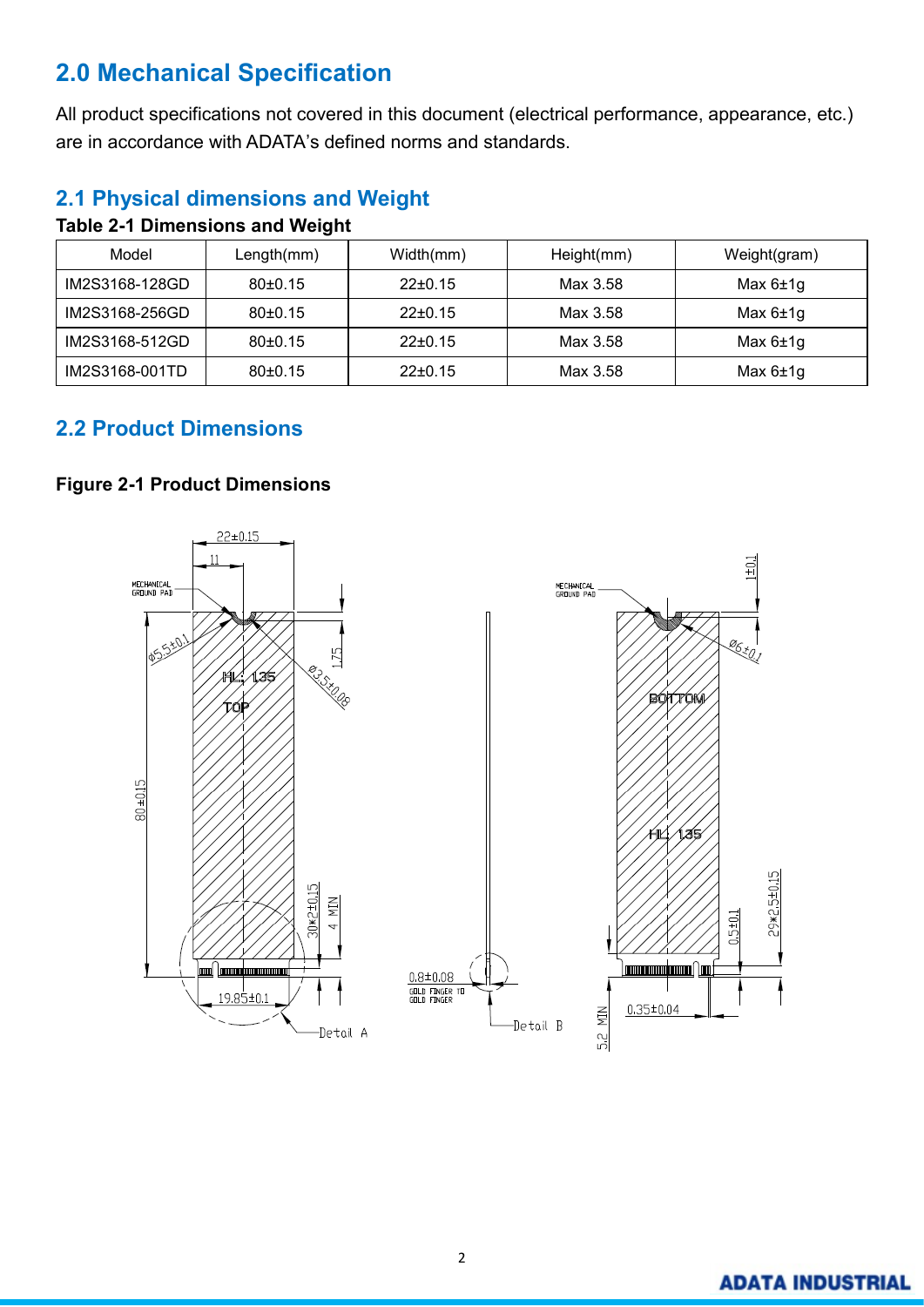# <span id="page-6-0"></span>**3.0 Product Specifications**

## <span id="page-6-1"></span>**3.1 Interface and configuration**

- Supports 1-port 1.5/3.0/6.0 Gbps SATA I/II/III interface.
- Compliant with Serial ATA International Organization: Serial ATA Revision 3.1.
- Compliant SSD Alliance compliance program.

## <span id="page-6-2"></span>**3.2 Capacity**

#### **Table 3-1 User Addressable Sectors**

| <b>Model</b>                                        | <b>IM2S3168</b> |      |       |       |       |                                                                            |
|-----------------------------------------------------|-----------------|------|-------|-------|-------|----------------------------------------------------------------------------|
| <b>Unformatted Capacity</b>                         | 32GB            | 64GB | 128GB | 256GB | 512GB | 1TB                                                                        |
| <b>Total User Addressable Sectors</b><br>(LBA Mode) |                 |      |       |       |       | 62,533,296 125,045,424 250,069,680 500,118,192 1,000,215,216 2,000,409,264 |

Total useable capacity may be less (duo to formatting, flash management, and other functions). 1GB=1,000,000,000 bytes; 1sector = 512bytes.

## <span id="page-6-3"></span>**3.3 Performance**

#### **3.3.1 Read/Write & ATTO Performance**

#### **Table 3-2 Read/Write Performance (ATTO)**

|                   | 32GB | 64GB      | <b>128GB</b> | 256GB | 512GB | 1TB | <b>Unit</b> |
|-------------------|------|-----------|--------------|-------|-------|-----|-------------|
| <b>Sequential</b> | 320  | 450       | 550          | 550   | 550   | 550 | MB/s        |
| Read              |      |           |              |       |       |     |             |
| <b>Sequential</b> |      |           | 470          | 480   | 480   | 500 | MB/s        |
| Write             |      | 65<br>150 |              |       |       |     |             |

-Seq. Read & Write speed test by ATTO

-The system conditions and test environment may affect test result

#### **3.3.2 Read/Write & CDM Performance**

#### **Table 3-3 Read/Write Performance (CDM)**

|                             | 32GB | 64GB | <b>128GB</b> | 256GB | 512GB | 1TB | Unit |
|-----------------------------|------|------|--------------|-------|-------|-----|------|
| <b>Sequential Q32 Read</b>  | 350  | 450  | 560          | 560   | 560   | 560 | MB/s |
| <b>Sequential Q32 Write</b> | 70   | 150  | 470          | 500   | 530   | 500 | MB/s |

-Seq. Read & Write speed test by Crystal Disk Mark 5.1.2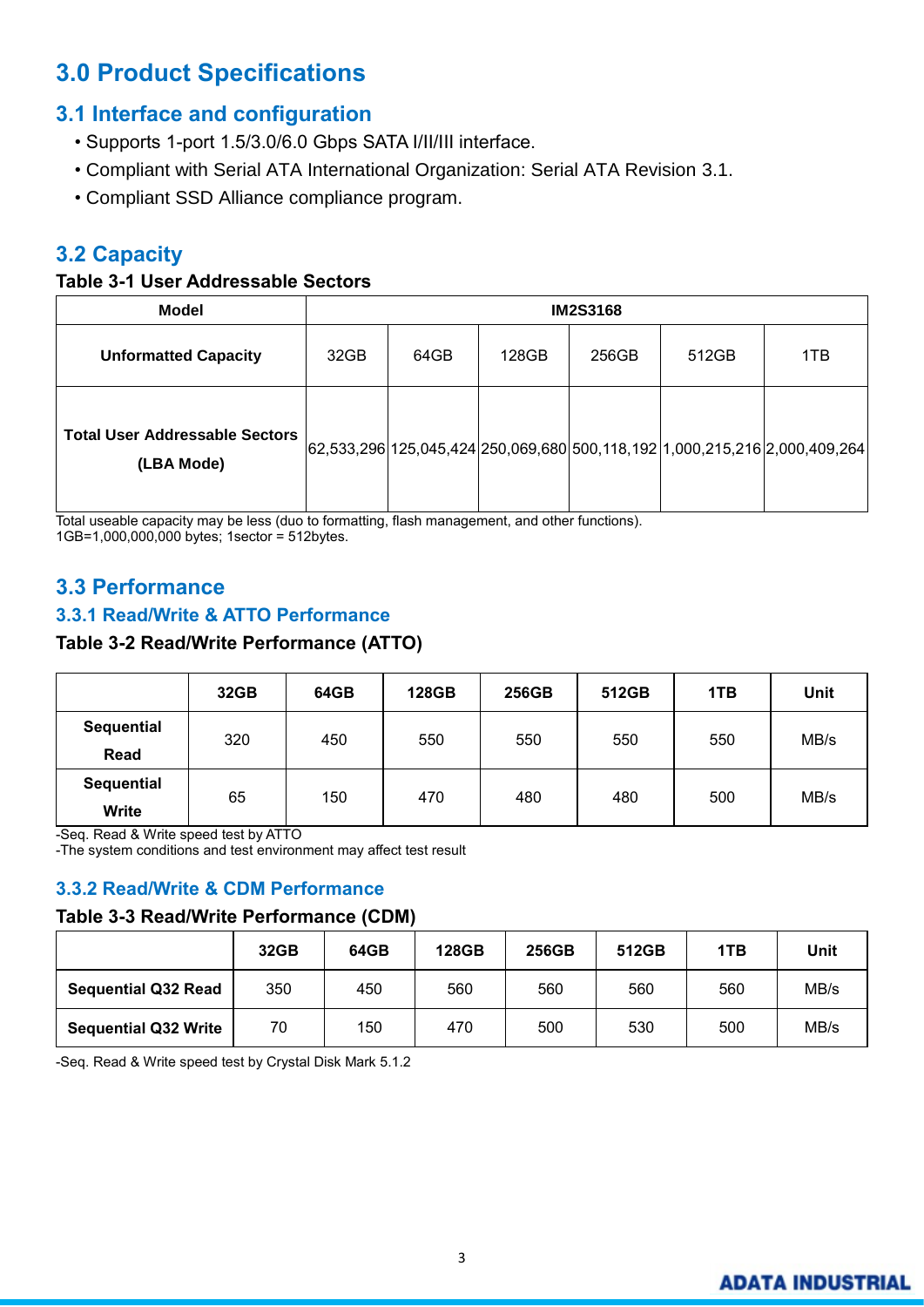#### **3.3.3 IOPS Performance**

#### **Table 3-4 Read/Write & IOPS Performance**

|                        | 32GB | 64GB | <b>128GB</b> | 256GB | 512GB | 1TB | Unit        |
|------------------------|------|------|--------------|-------|-------|-----|-------------|
| <b>4K Random Read</b>  | 20K  | 40K  | 60K          | 90K   | 90K   | 90K | <b>IOPS</b> |
| <b>4K Random Write</b> | 12K  | 30K  | 60K          | 70K   | 70K   | 70K | <b>IOPS</b> |

-Seq. Read & Write speed test by IOmeter 2010 with "00" pattern (Queue depth of 32; Measurements are performed on 10% capacity of LBA range. Write cache enable)

-IOPS Test Utility: IOmeter 2010 (Queue depth of 32; Measurements are performed on 10% capacity of LBA range. Write cache enable)

-The system conditions and test environment may affect test result

#### **3.3.4 Read/Write & AS-SSD Performance**

#### **Table 3-5 Read/Write Performance (AS-SSD)**

|                         | 32GB | 64GB | <b>128GB</b> | 256GB | 512GB | 1TB | Unit |
|-------------------------|------|------|--------------|-------|-------|-----|------|
| <b>Sequential Read</b>  | 300  | 450  | 500          | 500   | 520   | 490 | MB/s |
| <b>Sequential Write</b> | 70   | 140  | 430          | 450   | 470   | 440 | MB/s |

-Seq. Read & Write speed test by AS-SSD with Random pattern

## <span id="page-7-0"></span>**3.4 Electrical**

#### **3.4.1 Operating Voltage**

#### **Table 3-7 Operating Voltage**

| <b>Operating Voltage</b>                 |                   |  |  |
|------------------------------------------|-------------------|--|--|
| $DC 3.3V \pm 10\%$<br><b>Input Power</b> |                   |  |  |
| <b>Maximum Ripple</b>                    | 100mV p-p or less |  |  |

#### **3.4.2 Power Consumption (Typical)**

#### **Table 3-7 Power Consumption (Typical)**

|                         | 32GB | 64GB | <b>128GB</b> | 256GB | 512GB | 1TB  | <b>Unit</b> |
|-------------------------|------|------|--------------|-------|-------|------|-------------|
| <b>Slumber</b>          | 0.07 | 0.07 | 0.07         | 0.07  | 0.07  | 0.07 |             |
| <b>Active</b>           | 0.6  | 0.62 | 0.62         | 0.62  | 0.62  | 0.62 |             |
| <b>Sequential Read</b>  | 1.06 | 1.37 | 1.37         | 1.37  | 1.37  | 1.37 |             |
| <b>Sequential Write</b> | 0.79 | 1.29 | 1.29         | 1.29  | 1.29  | 1.29 | W           |
| <b>Random Read</b>      | 0.76 | 1.58 | 1.58         | 1.58  | 1.58  | 1.58 |             |
| <b>Random Write</b>     | 0.79 | 1.15 | 1.15         | 1.15  | 1.15  | 1.15 |             |
| <b>Device Sleep</b>     | 3    | 3.3  | 3.3          | 3.3   | 3.3   | 3.3  | mW          |

<span id="page-7-1"></span>To measure consumption in /Slumber/ Active mode and Sequential Read/Write and Random Read/Write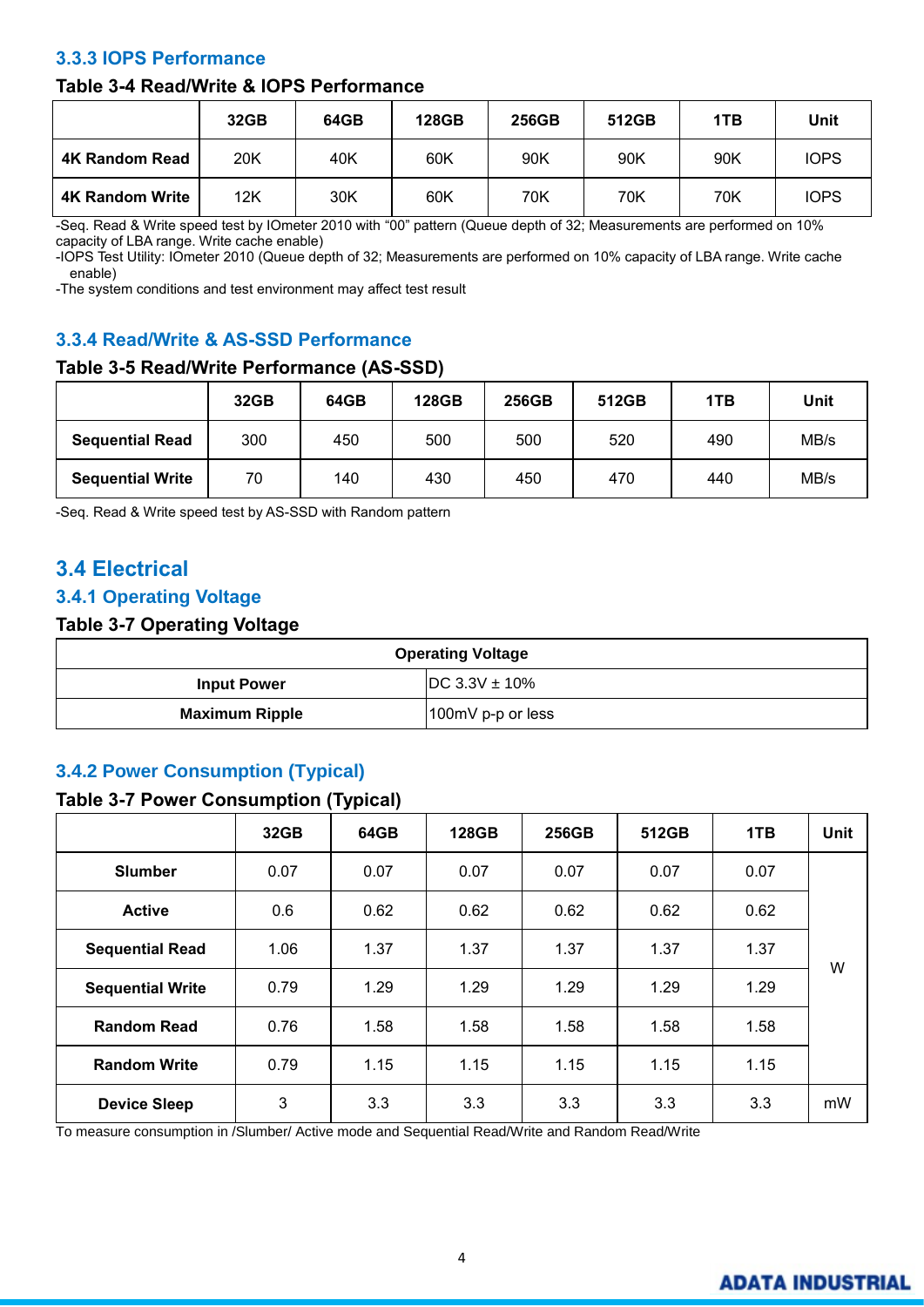## **3.5 Environmental Conditions**

## **Table 3-8 Temperature, Humidity, Shock, Vibration**

| <b>Feature</b>            | Operating                                                    | Non-Operating                       |  |  |  |
|---------------------------|--------------------------------------------------------------|-------------------------------------|--|--|--|
| <b>Normal Temperature</b> | $0^{\circ}$ C to 70 $^{\circ}$ C                             | -55 $^{\circ}$ C to 95 $^{\circ}$ C |  |  |  |
| <b>Wide Temperature</b>   | -40 $^{\circ}$ C to 85 $^{\circ}$ C                          | -55 $^{\circ}$ C to 95 $^{\circ}$ C |  |  |  |
| <b>Humidity</b>           | $0^{\circ}$ C to 55 $^{\circ}$ C / 5%~95% RH, non-condensing |                                     |  |  |  |
| <b>Vibration</b>          | 20G Peak, 10~2000Hz                                          |                                     |  |  |  |
| <b>Shock</b>              | 1500G, duration 0.5ms, Half Sine Wave                        |                                     |  |  |  |

## <span id="page-8-0"></span>**3.6 Reliability**

#### **Table 3-9 Reliability Specification**

| <b>Parameter</b>                               | Simulate Value  |
|------------------------------------------------|-----------------|
| <b>Mean Time Between Failures (MTBF)</b>       |                 |
| The MTBF statistics were calculated by Part    | 2.000.000 hours |
| Count Method, not relevant to individual units |                 |

## <span id="page-8-1"></span>**3.7 Endurance**

Endurance for the SSD can be predicted based on the operating workload. The tables as below shows the drive lifetime for each SSD capacity based JESD219 client workload.

#### **Table 3-10 Tera Byte Written**

|     | 32GB | 64GB | 128GB | 256GB | 512GB | 1TB | <b>Unit</b> |
|-----|------|------|-------|-------|-------|-----|-------------|
| TBW | 25   | 50   | 100   | 210   | 430   | 850 | ТВ          |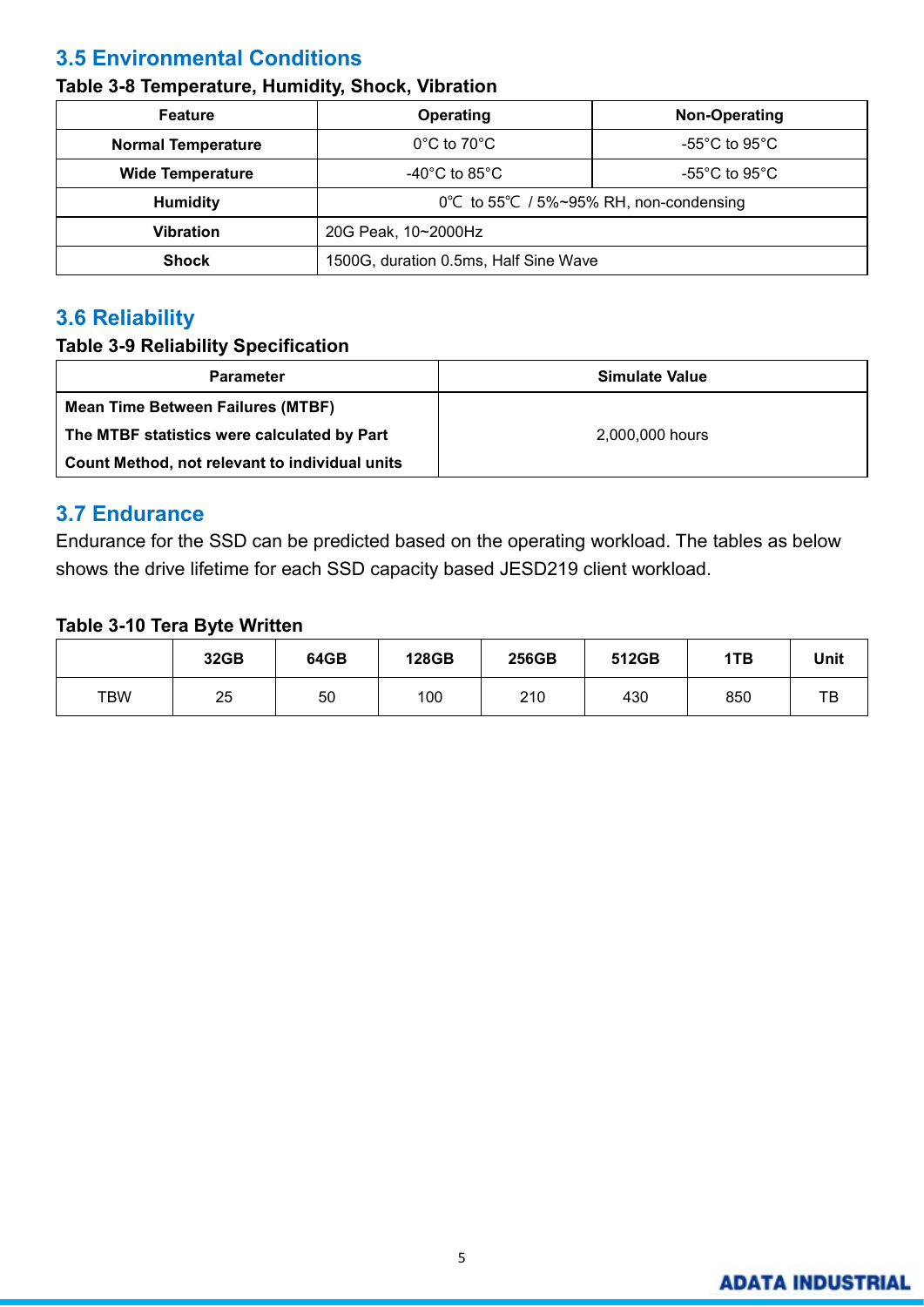# <span id="page-9-1"></span><span id="page-9-0"></span>**4.0 Supported Command Sets**

## **4.1 Identify Controller**

IDENTIFY DEVICE (ECh). This commands read out 512Bytes of drive parameter information. Parameter Information consists of the arrangement and value as shown in the following table. This command enables the host to receive the Identify Drive Information from the device.

| <b>Word</b>    | <b>Value</b> | F/V         | <b>Description</b>                                                      |  |  |  |  |
|----------------|--------------|-------------|-------------------------------------------------------------------------|--|--|--|--|
|                |              |             | General configuration bit-significant information:                      |  |  |  |  |
|                |              | F           | $0 = ATA$ device<br>15                                                  |  |  |  |  |
|                |              | X           | 14-8 Retired                                                            |  |  |  |  |
|                |              | F           | $1 =$ removable media device<br>7                                       |  |  |  |  |
| $\mathbf 0$    | 0040h        | X           | Obsolete<br>6                                                           |  |  |  |  |
|                |              | X           | 5-3 Retired                                                             |  |  |  |  |
|                |              | F           | Reserved<br>2                                                           |  |  |  |  |
|                |              | X           | Retired<br>1                                                            |  |  |  |  |
|                |              | F           | Reserved<br>10                                                          |  |  |  |  |
| $\mathbf 1$    | <b>XXXXh</b> | X           | Number of logical cylinders                                             |  |  |  |  |
| $\overline{2}$ | C837h        | V           | Specific configuration                                                  |  |  |  |  |
| 3              | 00XXh        | X           | Number of logical heads                                                 |  |  |  |  |
| $4 - 5$        | <b>XXXXh</b> | X           | Retired                                                                 |  |  |  |  |
| 6              | <b>XXXXh</b> | X           | Number of logical sector per logical track                              |  |  |  |  |
| $7 - 8$        | <b>XXXXh</b> | V           | Reserved for assignment by the CompactFlash_Association                 |  |  |  |  |
| 9              | 000Eh        | X           | Retired                                                                 |  |  |  |  |
| $10 - 19$      | <b>XXXXh</b> | $\mathsf F$ | Serial number (20 ASCII characters)                                     |  |  |  |  |
| $20 - 21$      | <b>XXXXh</b> | X           | Retired                                                                 |  |  |  |  |
| 22             | 003Fh        | X           | Obsolete                                                                |  |  |  |  |
| 23-26          | <b>XXXXh</b> | F           | Firmware revision (8 ASCII characters)                                  |  |  |  |  |
| $27 - 46$      | <b>XXXXh</b> | F           | Model number (40 ASCII characters)                                      |  |  |  |  |
|                |              | F           | 15-8 80h                                                                |  |  |  |  |
| 47             | 8000h        | F           | $7-0$ 00h = Reserved                                                    |  |  |  |  |
|                |              | F           | 01h = Maximum number of 1 sectors on READ/WRITE MULTIPLE commands       |  |  |  |  |
| 48             | 4000h        | F           | Reserved                                                                |  |  |  |  |
|                |              |             | Capabilities                                                            |  |  |  |  |
|                |              | F           | 15-14 Reserved for the IDENTIFY PACKET DEVICE command.                  |  |  |  |  |
|                |              | F           | 13.1 = Standby timer values as specified in this standard are supported |  |  |  |  |
|                |              |             | $0 =$ Standby timer values shall be managed by the device               |  |  |  |  |
| 49             | 2F00h        | F           | 12 Reserved for the IDENTIFY PACKET DEVICE command.                     |  |  |  |  |
|                |              | F           | 11 1 = $IORDY$ supported                                                |  |  |  |  |
|                |              |             | $0 = IORDY$ may be supported                                            |  |  |  |  |
|                |              | F           | 10 1 = $IORDY$ may be disabled                                          |  |  |  |  |
|                |              | F           | $91 = LBA supported$                                                    |  |  |  |  |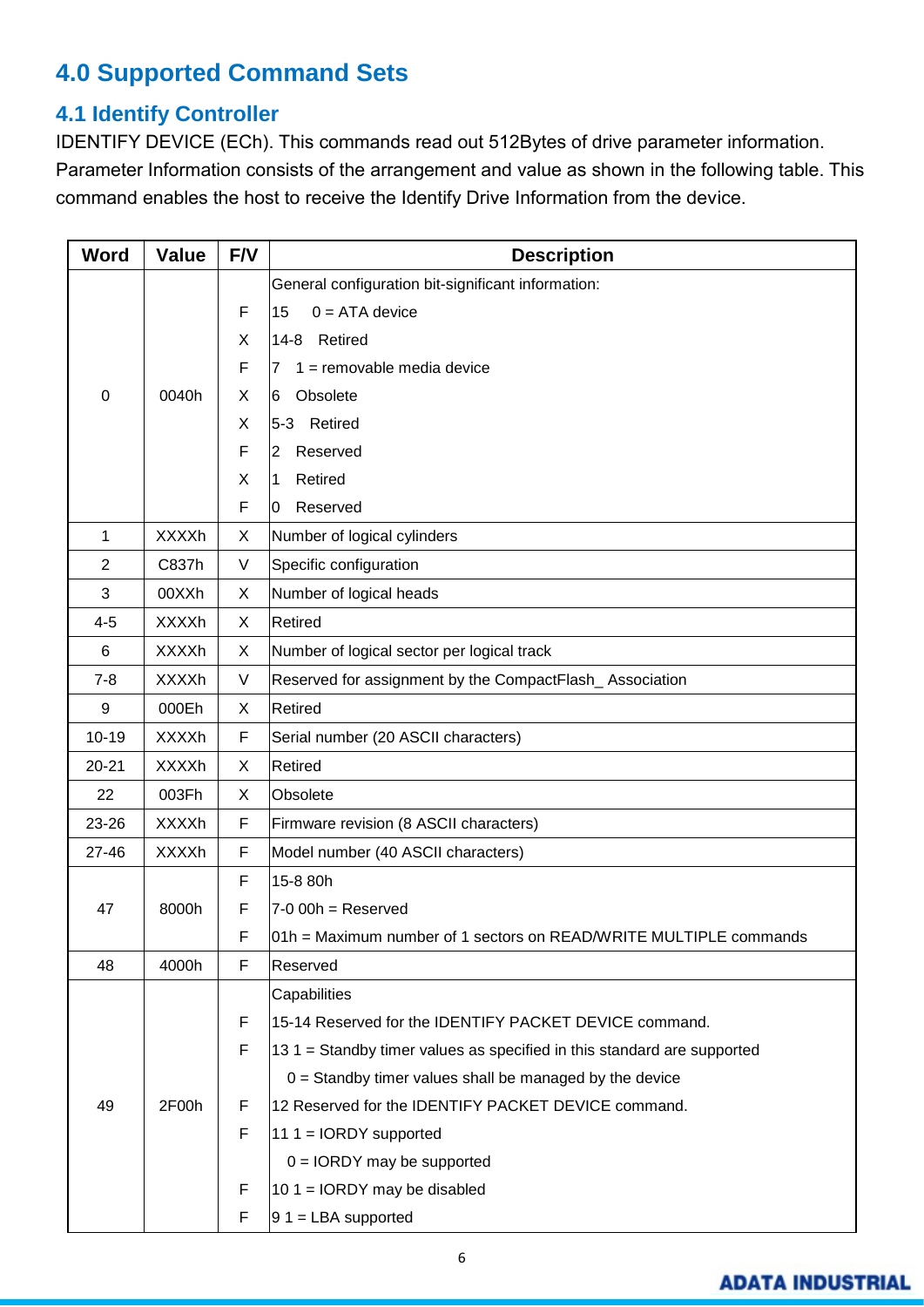|           |              | F           | $81$ = DMA supported.                                                                  |
|-----------|--------------|-------------|----------------------------------------------------------------------------------------|
|           |              | X           | 7-0 Retired                                                                            |
|           |              |             | Capabilities                                                                           |
|           |              | F           | 15 Shall be cleared to zero.                                                           |
|           |              | F           | 14 Shall be set to one.                                                                |
| 50        | 4000h        | F           | 13-2 Reserved.                                                                         |
|           |              | X           | 1 Obsolete                                                                             |
|           |              | F           | 0 Shall be set to one to indicate a device specific Standby timer value minimum.       |
| $51 - 52$ | 0000h        | X           | Obsolete                                                                               |
|           |              |             | 15-3 Reserved                                                                          |
|           |              | F           | $21$ = the fields reported in word 88 are valid                                        |
|           |              | F           | $0 =$ the fields reported in word 88 are not valid                                     |
| 53        | 0007h        |             | 1 1 = the fields reported in words 70:64 are valid                                     |
|           |              | F           | $0 =$ the fields reported in words 70:64 are not valid                                 |
|           |              |             | $0$ 1 = the fields reported in words 58:54 are valid                                   |
|           |              | X           | $0 =$ the fields reported in words 58:54 are not valid                                 |
| 54-58     | <b>XXXXh</b> | X           | Obsolete                                                                               |
|           |              |             | 15-9 Reserved                                                                          |
|           |              |             | $81$ = Multiple sector setting is valid                                                |
| 59        | 0000h        | F           | 7-0 xxh = Setting for number of sectors that shall be transferred per interrupt on R/W |
|           |              | V           | Multiple                                                                               |
|           |              | V           | command                                                                                |
| 60-61     | <b>XXXXh</b> | F           | Total number of user addressable sectors                                               |
| 62        | 0000h        | X           | Obsolete                                                                               |
|           |              | F           | 15-11 Reserved                                                                         |
|           |              | V           | 10 1 = Multiword DMA mode 2 is selected                                                |
|           |              |             | $0 =$ Multiword DMA mode 2 is not selected                                             |
|           |              | V           | $ 91$ = Multiword DMA mode 1 is selected                                               |
|           |              |             | $0 =$ Multiword DMA mode 1 is not selected                                             |
| 63        | 0007h        | V           | $ 81$ = Multiword DMA mode 0 is selected                                               |
|           |              |             | $0 =$ Multiword DMA mode 0 is not selected                                             |
|           |              | F           | 7-3 Reserved                                                                           |
|           |              | F           | $21$ = Multiword DMA mode 2 and below are supported                                    |
|           |              | F           | $11 =$ Multiword DMA mode 1 and below are supported                                    |
|           |              | F           | $0.1$ = Multiword DMA mode 0 is supported                                              |
|           |              | F           | 15-8 Reserved                                                                          |
| 64        | 0003h        | F           | 7-0 Advanced PIO modes supported                                                       |
| 65        | 0078h        | F           | Minimum Multiword DMA transfer cycle time per word                                     |
| 66        | 0078h        | F           | Manufacturer's recommended Multiword DMA transfer cycle time                           |
| 67        | 0078h        | $\mathsf F$ | Minimum PIO transfer cycle time without flow control                                   |
| 68        | 0078h        | F           | Minimum PIO transfer cycle time with IORDY flow control                                |
| 69-74     | 0000h        | F           | Reserved (for future command overlap and queuing)                                      |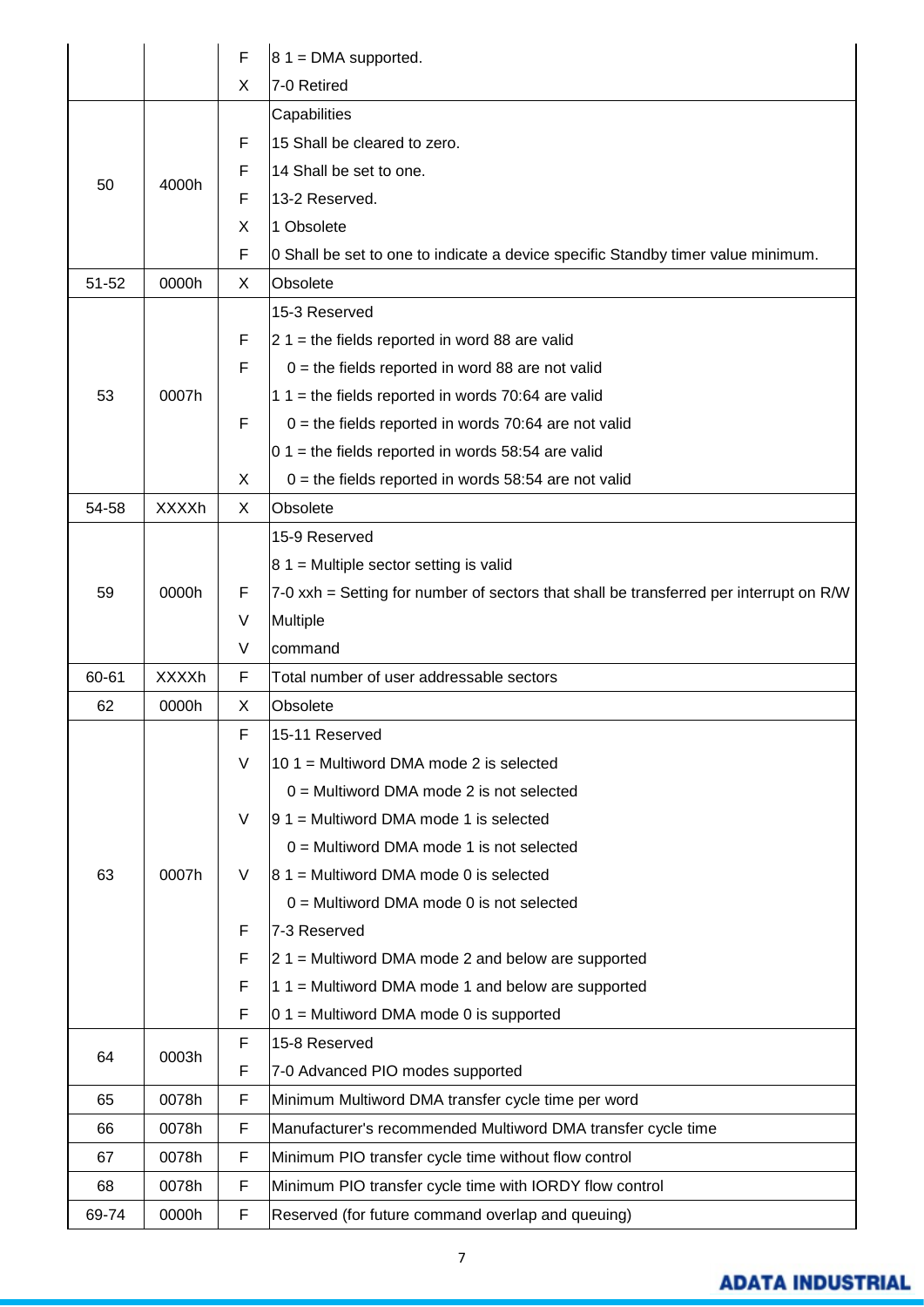|    |       |   | Queue depth                                                          |
|----|-------|---|----------------------------------------------------------------------|
| 75 | 0000h |   | 15:5 Reserved                                                        |
|    |       | F | 4:0 Maximum queue depth - 1                                          |
|    |       |   | Serial ATA Capabilities                                              |
|    |       |   | 15:13 Reserved for Serial ATA                                        |
|    |       | F | $121$ = Supports NCQ priority information                            |
|    |       |   | 11 1 = Supports Unload while NCQ commands are outstanding            |
|    |       |   | 10 1 = Supports the SATA Phy Event Counters log                      |
|    |       |   | $91$ = Supports receipt of host initiated power management requests  |
| 76 | xh    |   | $81$ = Supports the NCQ feature set                                  |
|    |       |   | 7:4 Reserved for Serial ATA                                          |
|    |       |   | 31 = Supports SATA Gen3 Signaling Speed (6.0Gb/s)                    |
|    |       |   | 21 = Supports SATA Gen2 Signaling Speed (3.0Gb/s)                    |
|    |       |   | 11 = Supports SATA Gen1 Signaling Speed (1.5Gb/s)                    |
|    |       |   | 0 Shall be cleared to zero                                           |
| 77 |       |   | Reserved                                                             |
|    |       |   | Serial ATA features supported                                        |
|    |       |   | 15:7 Reserved for Serial ATA                                         |
|    |       |   | $61$ = Device supports Software Settings Preservation                |
|    |       |   | 5 Reserved for Serial ATA                                            |
| 78 | xh    |   | $41$ = Device supports in-order data delivery                        |
|    |       |   | $31$ = Device supports initiating power management                   |
|    |       |   | 2 1 = Device supports DMA Setup auto-activation                      |
|    |       |   | $11$ = Device supports non-zero buffer offsets                       |
|    |       |   | 0 Shall be cleared to zero                                           |
|    |       |   | Serial ATA features enabled                                          |
|    |       |   | 15:7 Reserved for Serial ATA                                         |
|    | xh    |   | $61$ = Software Settings Preservation enabled                        |
|    |       |   | 5 Reserved for Serial ATA                                            |
| 79 |       |   | $41$ = In-order data delivery enabled                                |
|    |       |   | 31 = Device initiated power management enabled                       |
|    |       |   | $21$ = DMA Setup auto-activation enabled                             |
|    |       |   | 1 1 = Non-zero buffer offsets enabled                                |
|    |       |   | F 0 Shall be cleared to zero                                         |
|    |       | F | Major version number 0000h or FFFFh = device does not report version |
|    |       | F | 15 Reserved                                                          |
|    |       | F | 14 Reserved for ATA/ATAPI-14                                         |
|    |       | F | 13 Reserved for ATA/ATAPI-13                                         |
| 80 | 01FEh | F | 12 Reserved for ATA/ATAPI-12                                         |
|    |       | F | 11 Reserved for ATA/ATAPI-11                                         |
|    |       | F | 10 Reserved for ATA/ATAPI-10                                         |
|    |       | F | 9 Reserved for ATA/ATAPI-9                                           |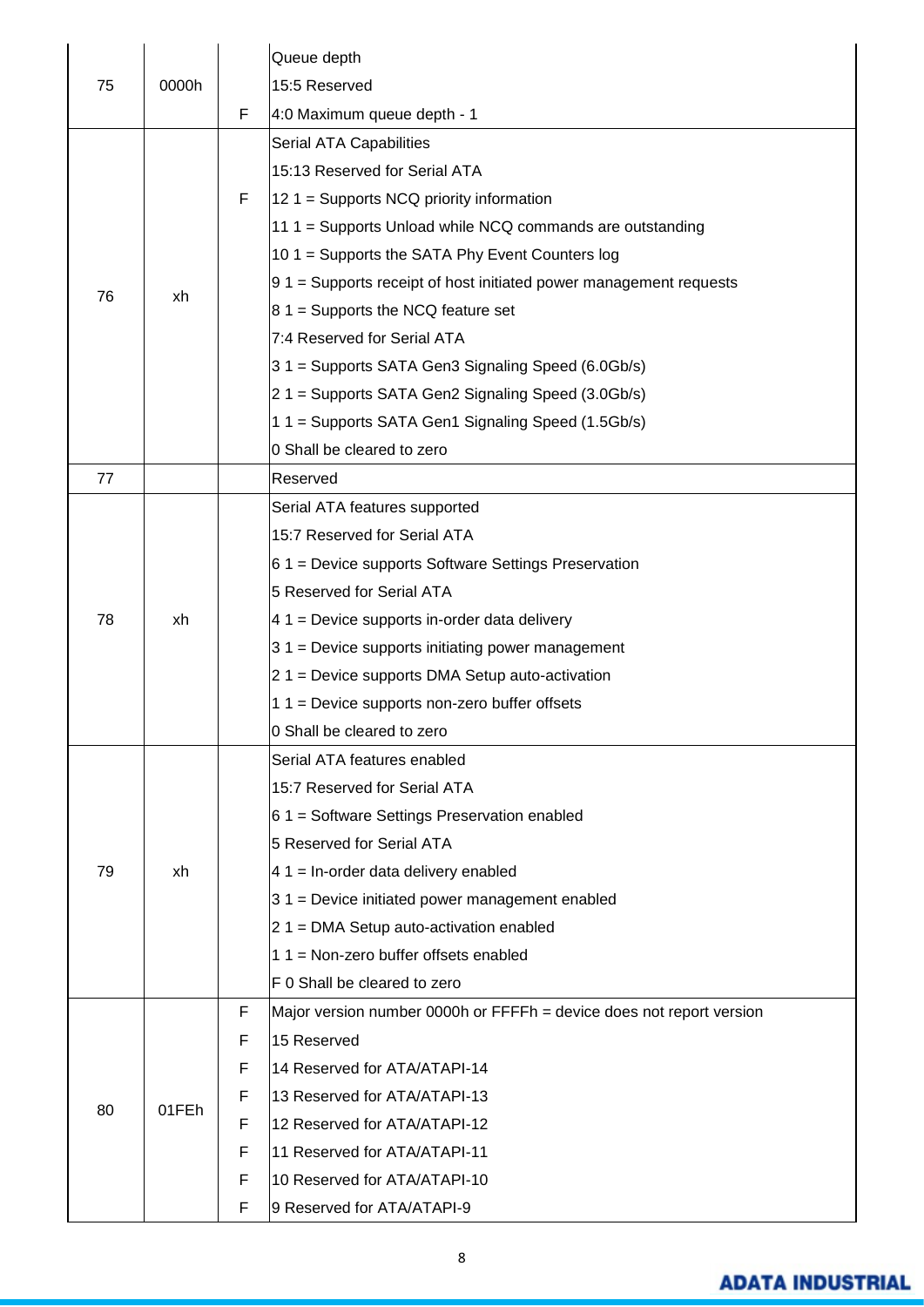|    |       | F  | 8 Reserved for ATA/ATAPI-8                                                        |
|----|-------|----|-----------------------------------------------------------------------------------|
|    |       | F  | $7 1 =$ supports ATA/ATAPI-7                                                      |
|    |       | F  | $61$ = supports ATA/ATAPI-6                                                       |
|    |       | F  | $51$ = supports ATA/ATAPI-5                                                       |
|    |       | F  | $41$ = supports ATA/ATAPI-4                                                       |
|    |       | X  | 3 Obsolete                                                                        |
|    |       | X  | 2 Obsolete                                                                        |
|    |       | F  | 1 Obsolete                                                                        |
|    |       |    | 0 Reserved                                                                        |
| 81 | 0021h | F  | Minor version number                                                              |
|    |       |    | Command set supported.                                                            |
|    |       |    | 15 Obsolete                                                                       |
|    |       | X. | $14 1 = \text{NOP}$ command supported                                             |
|    |       | F  | $131$ = READ BUFFER command supported                                             |
|    |       | F  | $121$ = WRITE BUFFER command supported                                            |
|    |       | F  | 11 Obsolete                                                                       |
|    |       | X  | $101$ = Host Protected Area feature set supported                                 |
|    | 0068h | F  | $ 91$ = DEVICE RESET command supported                                            |
| 82 |       | F  | $ 8 1 =$ SERVICE interrupt supported                                              |
|    |       | F  | $7 1$ = release interrupt supported                                               |
|    |       | F  | $61 =$ look-ahead supported                                                       |
|    |       | F  | $51$ = write cache supported                                                      |
|    |       | F  | 4 Shall be cleared to zero to indicate that the PACKET Command feature set is not |
|    |       | F  | supported.                                                                        |
|    |       | F  | $31$ = mandatory Power Management feature set supported                           |
|    |       | F  | $ 2 1 $ = Removable Media feature set supported                                   |
|    |       | F  | $1$ 1 = Security Mode feature set supported                                       |
|    |       | F  | $0.1$ = SMART feature set supported                                               |
|    |       |    | Command sets supported.                                                           |
|    |       | F  | 15 Shall be cleared to zero                                                       |
|    |       | F  | 14 Shall be set to one                                                            |
|    |       | F  | 13-9 Reserved                                                                     |
|    |       | F  | $ 81$ = SET MAX security extension supported                                      |
|    |       | F  | 7 Reserved                                                                        |
| 83 | 5000h | F  | $61$ = SET FEATURES subcommand required to spin up after power-up                 |
|    |       | F  | $ 51$ = Power-Up In Standby feature set supported                                 |
|    |       | F  | $ 41 $ = Removable Media Status Notification feature set supported                |
|    |       | F  | 31 = Advanced Power Management feature set supported                              |
|    |       | F  | $ 2 1 $ = CFA feature set supported                                               |
|    |       | F  | $1$ 1 = READ/WRITE DMA QUEUED supported                                           |
|    |       | F  | $ 0 1 $ = DOWNLOAD MICROCODE command supported                                    |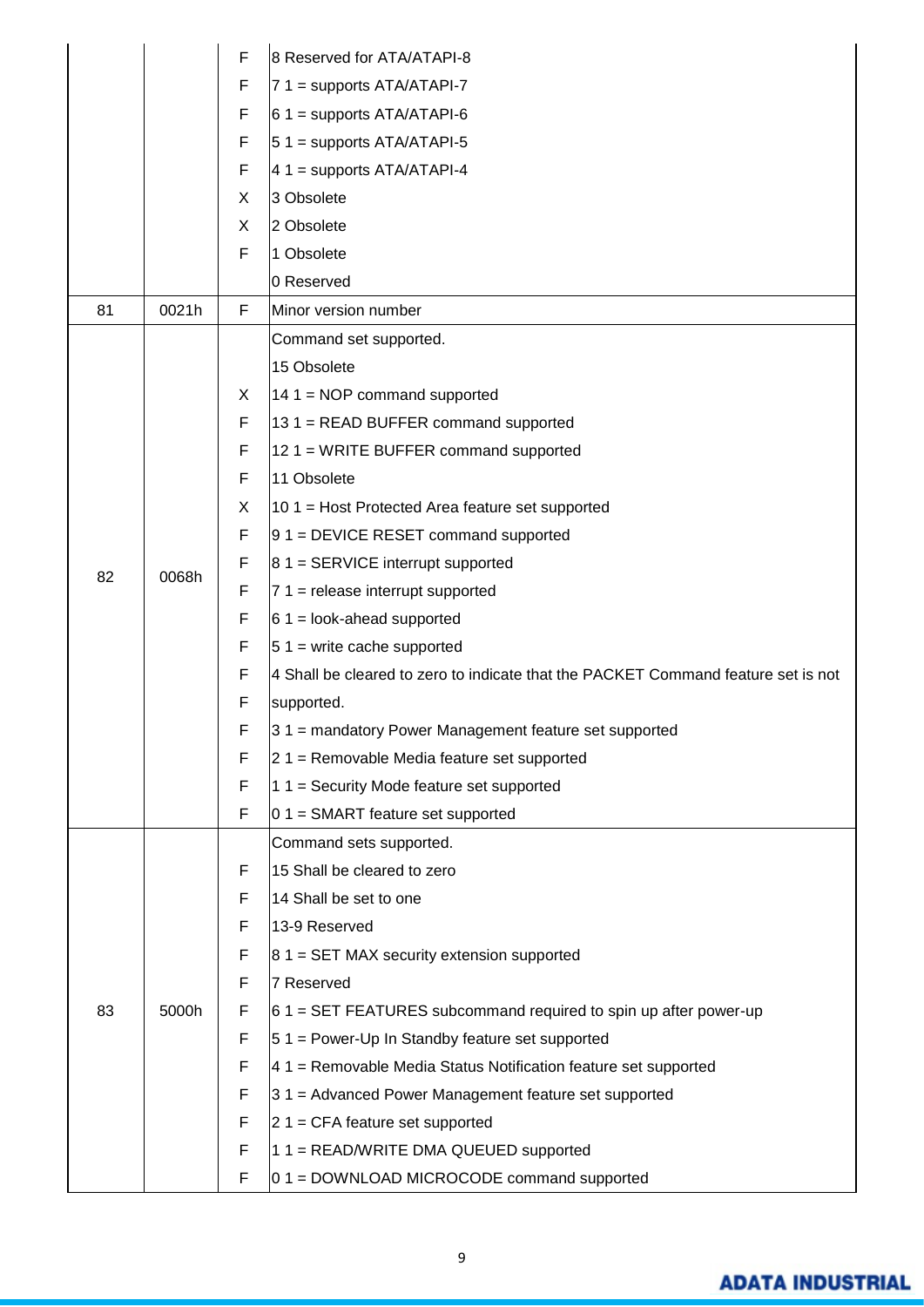|    |       |   | Command set/feature supported extension.                                          |
|----|-------|---|-----------------------------------------------------------------------------------|
| 84 |       | F | 15 Shall be cleared to zero                                                       |
|    |       | F | 14 Shall be set to one                                                            |
|    | 4000h | F | 13-2 Reserved                                                                     |
|    |       | F | $11 = SMART$ self-test supported                                                  |
|    |       | F | $0.1 = SMART$ error logging supported                                             |
|    |       |   | Command set/feature enabled.                                                      |
|    |       |   | 15 Obsolete                                                                       |
|    |       | X | 14 1 = $NOP$ command enabled                                                      |
|    |       | F | 131 = READ BUFFER command enabled                                                 |
|    |       | F | 12 1 = WRITE BUFFER command enabled                                               |
|    |       | F | 11 Obsolete                                                                       |
|    |       | X | 10 1 = Host Protected Area feature set enabled                                    |
|    |       | V | $ 91$ = DEVICE RESET command enabled                                              |
|    |       | F | $81 =$ SERVICE interrupt enabled                                                  |
| 85 | 0008h | V | $71$ = release interrupt enabled                                                  |
|    |       | V | $61$ = look-ahead enabled                                                         |
|    |       | V | $ 51 $ = write cache enabled                                                      |
|    |       | V | 4 Shall be cleared to zero to indicate that the PACKET Command feature set is not |
|    |       | F | supported.                                                                        |
|    |       | F | 31 = Power Management feature set enabled                                         |
|    |       | F | 21 = Removable Media feature set enabled                                          |
|    |       | V | 1 1 = Security Mode feature set enabled                                           |
|    |       | V | 0 1 = SMART feature set enabled                                                   |
|    |       |   | Command set/feature enabled.                                                      |
|    | 5000h | F | 15-9 Reserved                                                                     |
|    |       | F | 81 = SET MAX security extension enabled by SET MAX SET PASSWORD                   |
|    |       | F | 7 See Address Offset Reserved Area Boot, INCITS TR27:2001                         |
| 86 |       | F | $61$ = SET FEATURES subcommand required to spin-up after power-up                 |
|    |       | V | $51$ = Power-Up In Standby feature set enabled                                    |
|    |       | V | 41 = Removable Media Status Notification feature set enabled                      |
|    |       | V | 3-1 1 = Advanced Power Management feature set enabled                             |
|    |       | F | $0.1 =$ DOWNLOAD MICROCODE command supported                                      |
|    |       |   | Command set/feature default.                                                      |
|    |       | F | 15 Shall be cleared to zero                                                       |
|    |       | F | 14 Shall be set to one                                                            |
| 87 | 4000h | F | 13-2 Reserved                                                                     |
|    |       | F | $11 = SMART$ self-test supported                                                  |
|    |       | F | $0.1$ = SMART error logging supported                                             |
|    |       | V | 15-14 Reserved                                                                    |
| 88 | xh    |   | 13 1 = Ultra DMA mode 5 is selected                                               |
|    |       | V | $0 =$ Ultra DMA mode 5 is not selected                                            |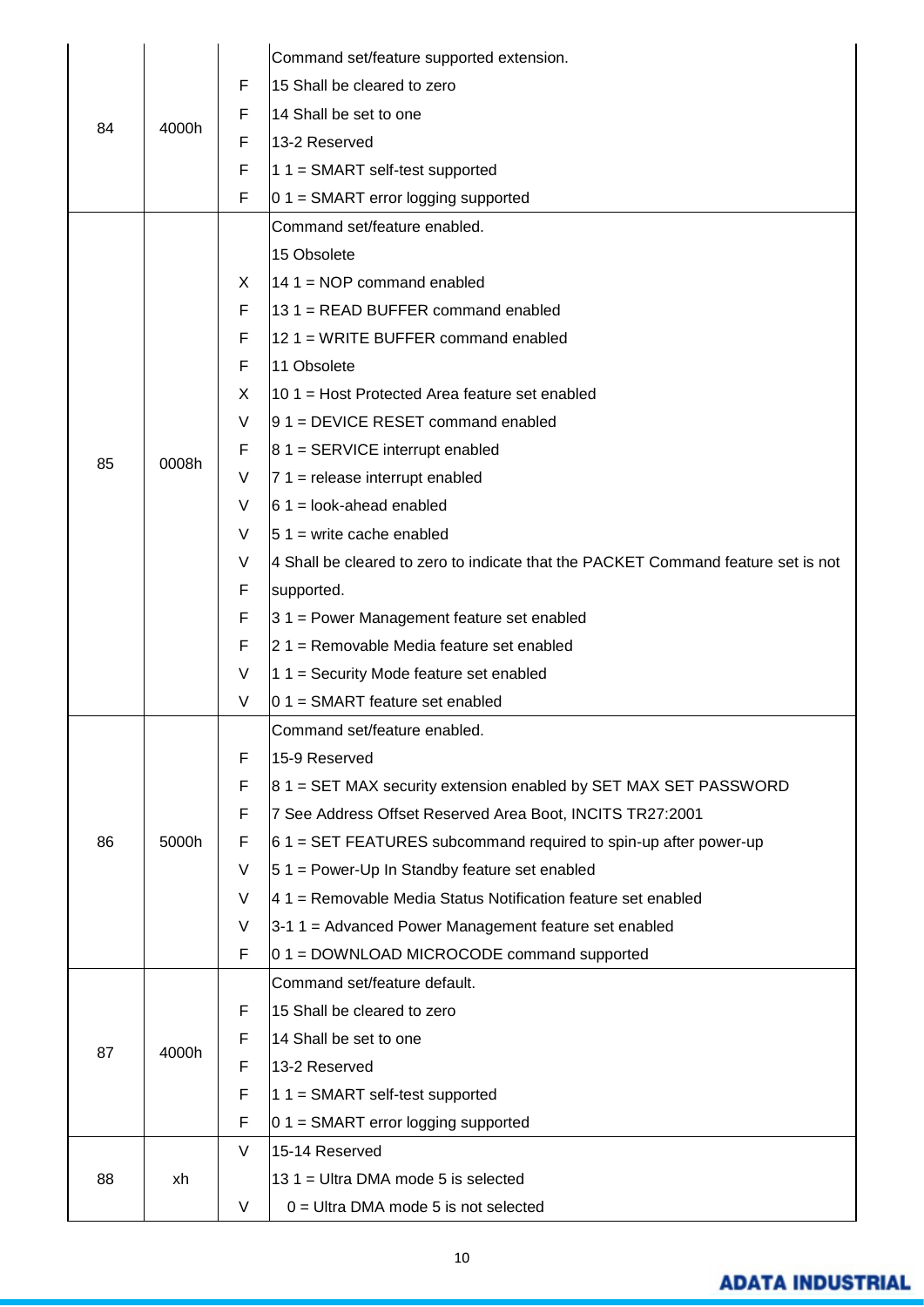|         |       |   | 12 1 = Ultra DMA mode 4 is selected                                    |  |  |
|---------|-------|---|------------------------------------------------------------------------|--|--|
|         |       | V | $0 =$ Ultra DMA mode 4 is not selected                                 |  |  |
|         |       |   | 11 1 = Ultra DMA mode 3 is selected                                    |  |  |
|         |       | V | $0 =$ Ultra DMA mode 3 is not selected                                 |  |  |
|         |       |   | 10 1 = Ultra DMA mode 2 is selected                                    |  |  |
|         |       | V | $0 =$ Ultra DMA mode 2 is not selected                                 |  |  |
|         |       |   | $ 91$ = Ultra DMA mode 1 is selected                                   |  |  |
|         |       | F | $0 =$ Ultra DMA mode 1 is not selected                                 |  |  |
|         |       | F | $ 81$ = Ultra DMA mode 0 is selected                                   |  |  |
|         |       | F | $0 =$ Ultra DMA mode 0 is not selected                                 |  |  |
|         |       | F | 7-6 Reserved                                                           |  |  |
|         |       | F | $51$ = Ultra DMA mode 5 and below are supported                        |  |  |
|         |       | F | $41$ = Ultra DMA mode 4 and below are supported                        |  |  |
|         |       |   | $31$ = Ultra DMA mode 3 and below are supported                        |  |  |
|         |       |   | $21$ = Ultra DMA mode 2 and below are supported                        |  |  |
|         |       |   | $11 =$ Ultra DMA mode 1 and below are supported                        |  |  |
|         |       |   | $0.1$ = Ultra DMA mode 0 is supported                                  |  |  |
| 89      | 0000h | F | Time required for security erase unit completion                       |  |  |
| 90      | 0000h | F | Time required for Enhanced security erase completion                   |  |  |
| 91      | 0000h | V | Current advanced power management value                                |  |  |
| 92      | 0000h | V | <b>Master Password Revision Code</b>                                   |  |  |
| 93      | 0000h | X | Hardware reset result                                                  |  |  |
| 94-126  | 0000h | V | Reserved                                                               |  |  |
|         |       |   | Removable Media Status Notification feature set support                |  |  |
|         | 0000h |   | 15-2 Reserved                                                          |  |  |
| 127     |       |   | 1-0 00 = Removable Media Status Notification feature set not supported |  |  |
|         |       | F | 01 = Removable Media Status Notification feature supported             |  |  |
|         |       | F | $10 =$ Reserved                                                        |  |  |
|         |       |   | $11 =$ Reserved                                                        |  |  |
|         |       |   | Security status                                                        |  |  |
|         |       | F | 15-9 Reserved                                                          |  |  |
|         |       | V | 8 Security level $0 = High, 1 = Maximum$                               |  |  |
|         |       | F | 7-6 Reserved                                                           |  |  |
| 128     | 0001h | F | $51$ = Enhanced security erase supported                               |  |  |
|         |       | V | $41$ = Security count expired                                          |  |  |
|         |       | V | $31 =$ Security frozen                                                 |  |  |
|         |       | V | $21 =$ Security locked                                                 |  |  |
|         |       | V | 1 1 = Security enabled                                                 |  |  |
|         |       | F | $01 =$ Security supported                                              |  |  |
| 129-159 | 0000h | X | Vendor specific                                                        |  |  |
| 160-254 | 0000h | X | Reserved                                                               |  |  |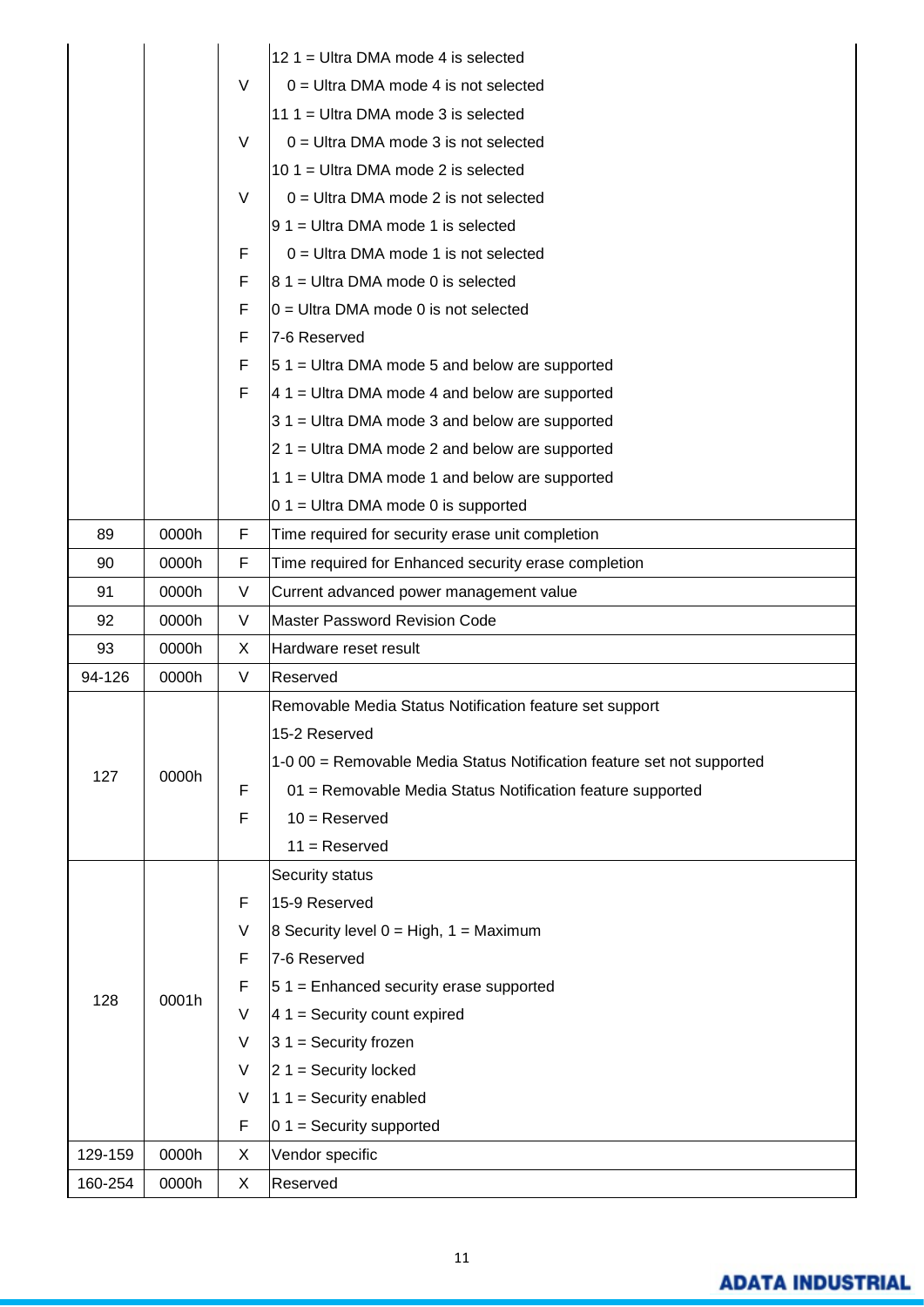|     |       |        | Integrity word |
|-----|-------|--------|----------------|
| 255 | 0000h |        | 15-8 Checksum  |
|     |       | v<br>⌒ | 7-0 Signature  |

Note:

 $F/V = Fixed/variable content$ 

F = the content of the word is fixed and does not change. For removable media devices, these values may change when media is removed or changed.

 $V =$  the contents of the word is variable and may change depending on the state of the device or the commands executed by the device.

X = the content of the word may be fixed or variable.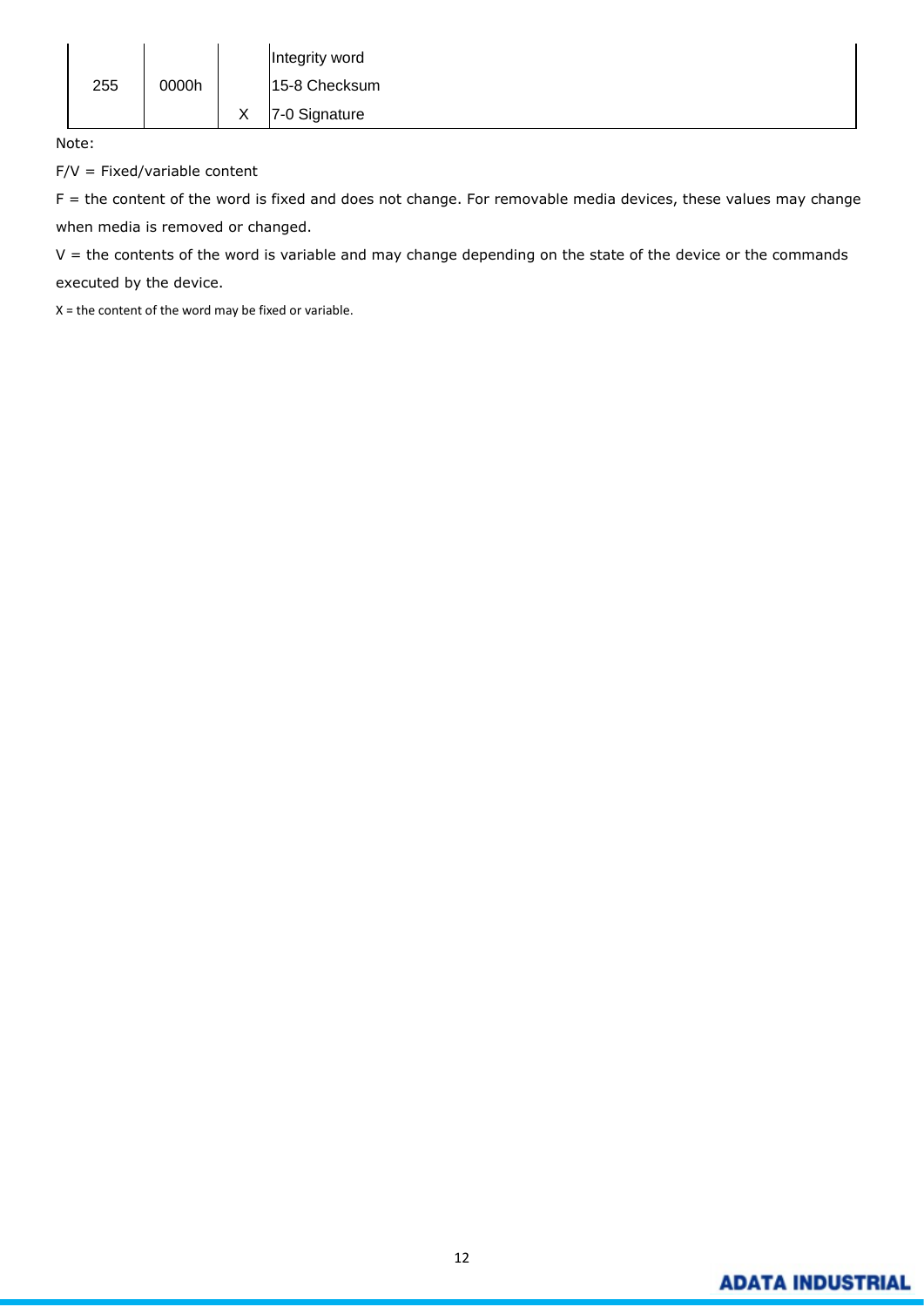## <span id="page-16-0"></span>**4.2 S.M.A.R.T. Attribute**

The following table defines the vendor specific data in byte 2 to 361 of the 512-byte SMART data.

| ID (Dec) | ID (Hex)         | <b>Attribute Description</b>       | <b>Flag</b> | <b>Threshold</b> |
|----------|------------------|------------------------------------|-------------|------------------|
| 9        | 09h              | Power-On Hours Count               | 32h         | 00h (N/A)        |
| 12       | 0Ch              | Drive Power Cycle Count            | 32h         | 00h (N/A)        |
| 167      | A7h              | <b>SSD Protect Mode</b>            | 22h         | 00h (N/A)        |
| 168      | A8h              | <b>PHY Error Count</b>             | 32h         | 00h (N/A)        |
| 169      | A9h              | <b>Bad Block Count</b>             | 32h         | 0Ah              |
| 173      | ADh              | Erase Count                        | 32h         | 00h (N/A)        |
| 175      | AFh              | <b>Bad Cluster Table Count</b>     | 22h         | 0Ah              |
| 180      | B4h              | User Block Count Left              | 33h         | 14h              |
| 192      | C <sub>0</sub> h | <b>Unexpected Power Loss Count</b> | 32h         | 00h (N/A)        |
| 194      | C <sub>2</sub> h | Temperature                        | 22h         | 1Eh              |
| 231      | E7h              | <b>SSD Life Left</b>               | 23h         | 05h              |
| 233      | E9h              | <b>Write Sector Count to NAND</b>  | 32h         | 00h (N/A)        |
| 234      | EAh              | Read Sector Count from NAND        | 32h         | 00h (N/A)        |
| 241      | F <sub>1</sub> h | <b>Write Sector Count</b>          | 32h         | 00h (N/A)        |
| 242      | F <sub>2</sub> h | <b>Read Sector Count</b>           | 32h         | 00h (N/A)        |

## **Table 4-3 S.M.A.R.T. Attribute**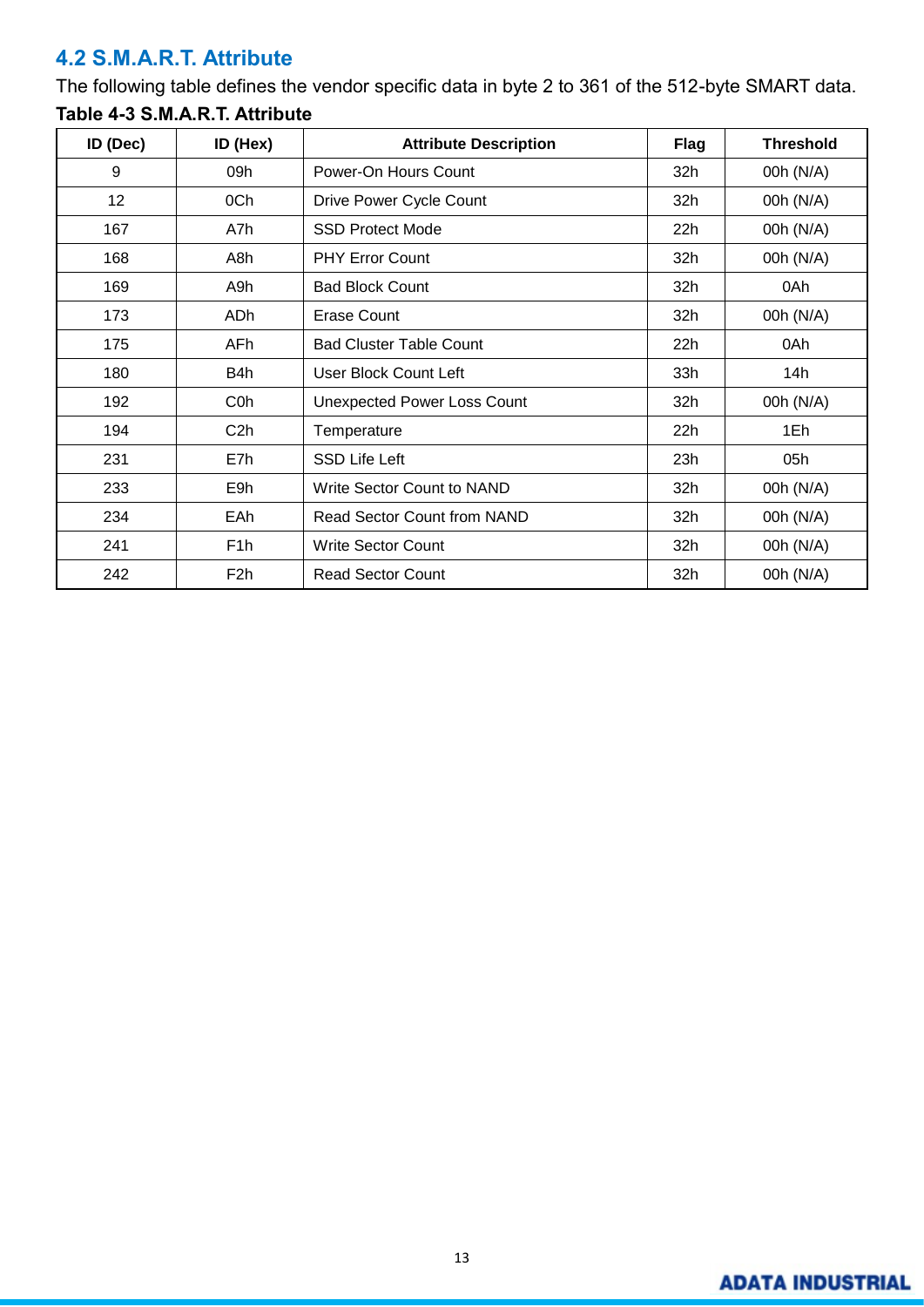# <span id="page-17-0"></span>**5.0 Pin assignment and descriptions**

| <b>Top Side</b> |                        |                        | <b>Bottom Side</b>     |                        |                 |  |  |  |  |  |
|-----------------|------------------------|------------------------|------------------------|------------------------|-----------------|--|--|--|--|--|
| No.             | Pin                    | Descriptions           | Descriptions           | Pin                    | $\overline{N}$  |  |  |  |  |  |
| 75              | <b>GND</b>             | <b>System Ground</b>   |                        |                        |                 |  |  |  |  |  |
| 73              | <b>GND</b>             | <b>System Ground</b>   | 3.3V                   | <b>POWER</b>           | $\overline{74}$ |  |  |  |  |  |
| $\overline{71}$ | <b>GND</b>             | <b>System Ground</b>   | 3.3V                   | <b>POWER</b>           | $\overline{72}$ |  |  |  |  |  |
| 69              | <b>GND</b>             | <b>System Ground</b>   | 3.3V                   | <b>POWER</b>           | $\overline{70}$ |  |  |  |  |  |
| 67              | $\overline{\text{NC}}$ | $\overline{\text{NC}}$ | 3.3V                   | <b>POWER</b>           | 68              |  |  |  |  |  |
|                 | <b>Module-KEY</b>      |                        |                        |                        |                 |  |  |  |  |  |
| 57              | <b>GND</b>             | <b>System Ground</b>   | <b>MFG CLK</b>         | <b>UART</b>            | 58              |  |  |  |  |  |
| 55              | $\overline{\text{NC}}$ | $\overline{\text{NC}}$ | <b>MFG DATA</b>        | <b>UART</b>            | 56              |  |  |  |  |  |
| 53              | $\overline{\text{NC}}$ | NC                     | $\overline{\text{NC}}$ | $\overline{\text{NC}}$ | 54              |  |  |  |  |  |
| 51              | <b>GND</b>             | <b>System Ground</b>   | $\overline{\text{NC}}$ | $\overline{\text{NC}}$ | 52              |  |  |  |  |  |
| 49              | Diff                   | SATA-A+                | $\overline{\text{NC}}$ | $\overline{\text{NC}}$ | 50              |  |  |  |  |  |
| 47              | <b>Diff</b>            | SATA-A-                | $\overline{\text{NC}}$ | $\overline{\text{NC}}$ | 48              |  |  |  |  |  |
| 45              | <b>GND</b>             | <b>System Ground</b>   | $\overline{\text{NC}}$ | $\overline{\text{NC}}$ | 46              |  |  |  |  |  |
| 43              | Diff                   | SATA-B-                | $\overline{\text{NC}}$ | $\overline{\text{NC}}$ | 44              |  |  |  |  |  |
| 41              | <b>Diff</b>            | SATA-B+                | $\overline{\text{NC}}$ | $\overline{\text{NC}}$ | 42              |  |  |  |  |  |
| 39              | <b>GND</b>             | <b>System Ground</b>   | $\overline{\text{NC}}$ | $\overline{\text{NC}}$ | 40              |  |  |  |  |  |
| $\overline{37}$ | $\overline{\text{NC}}$ | $\overline{\text{NC}}$ | <b>DEVSLP</b>          | <b>DEVSLP</b>          | $\overline{38}$ |  |  |  |  |  |
| 35              | <b>NC</b>              | $\overline{\text{NC}}$ | $\overline{\text{NC}}$ | $\overline{\text{NC}}$ | 36              |  |  |  |  |  |
| 33              | <b>GND</b>             | <b>System Ground</b>   | $\overline{\text{NC}}$ | $\overline{\text{NC}}$ | 34              |  |  |  |  |  |
| $\overline{31}$ | $\overline{\text{NC}}$ | $\overline{\text{NC}}$ | $\overline{\text{NC}}$ | $\overline{\text{NC}}$ | $\overline{32}$ |  |  |  |  |  |
| 29              | NC                     | NC                     | $\overline{\text{NC}}$ | $\overline{\text{NC}}$ | 30              |  |  |  |  |  |
| $\overline{27}$ | <b>GND</b>             | <b>System Ground</b>   | $\overline{\text{NC}}$ | $\overline{\text{NC}}$ | 28              |  |  |  |  |  |
| 25              | $\overline{\text{NC}}$ | $\overline{\text{NC}}$ | $\overline{\text{NC}}$ | $\overline{\text{NC}}$ | $\overline{26}$ |  |  |  |  |  |
| 23              | $\overline{\text{NC}}$ | $\overline{\text{NC}}$ | $\overline{\text{NC}}$ | $\overline{\text{NC}}$ | 24              |  |  |  |  |  |
| $\overline{21}$ | <b>GND</b>             | <b>System Ground</b>   | $\overline{\text{NC}}$ | $\overline{\text{NC}}$ | $\overline{22}$ |  |  |  |  |  |
|                 |                        |                        | $\overline{\text{NC}}$ | $\overline{\text{NC}}$ | $\overline{20}$ |  |  |  |  |  |
|                 | <b>Module-KEY</b>      |                        |                        |                        |                 |  |  |  |  |  |
| 11              | $\overline{\text{NC}}$ | $\overline{\text{NC}}$ |                        |                        |                 |  |  |  |  |  |
| $\overline{9}$  | $\overline{\text{NC}}$ | $\overline{\text{NC}}$ | LED1#(option)          | <b>INDICATE</b>        | $\overline{10}$ |  |  |  |  |  |
| 7               | $\overline{\text{NC}}$ | $\overline{\text{NC}}$ | $\overline{\text{NC}}$ | $\overline{\text{NC}}$ | $\overline{8}$  |  |  |  |  |  |
| $\overline{5}$  | $\overline{\text{NC}}$ | $\overline{\text{NC}}$ | $\overline{\text{NC}}$ | $\overline{\text{NC}}$ | $\overline{6}$  |  |  |  |  |  |
| 3               | <b>GND</b>             | <b>System Ground</b>   | 3.3V                   | <b>POWER</b>           | $\overline{4}$  |  |  |  |  |  |
| $\overline{1}$  | <b>GND</b>             | <b>System Ground</b>   | 3.3V                   | <b>POWER</b>           | $\overline{2}$  |  |  |  |  |  |